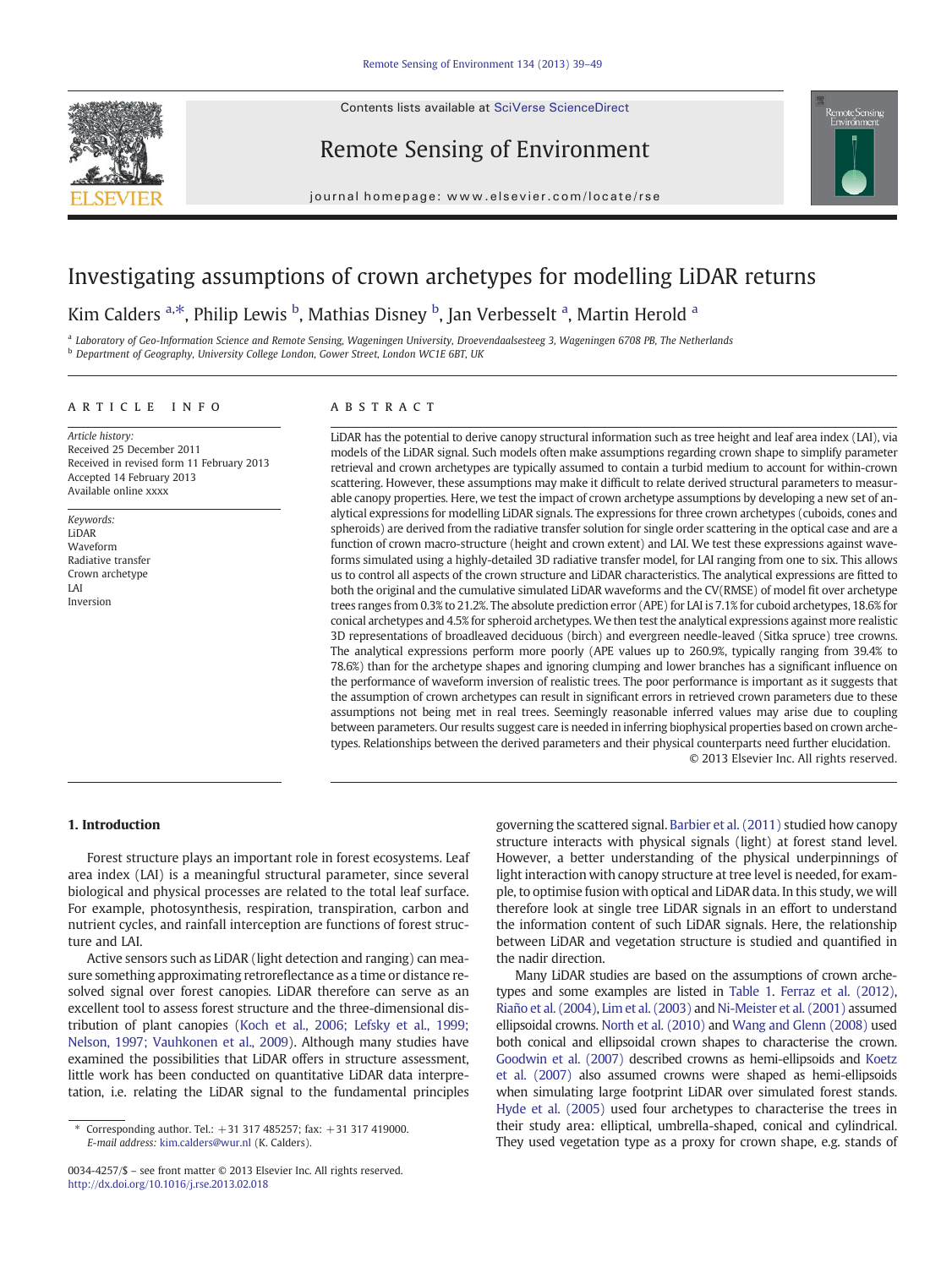<span id="page-1-0"></span>

| Table 1                                           |  |
|---------------------------------------------------|--|
| Examples of LiDAR studies using crown archetypes. |  |

| Reference                | Crown archetype                                    |
|--------------------------|----------------------------------------------------|
| Ferraz et al. (2012)     | Ellipsoidal                                        |
| North et al. (2010)      | Ellipsoidal & Conical                              |
| Wang and Glenn (2008)    | Ellipsoidal & Conical                              |
| Koetz et al. (2007)      | Hemi-ellipsoidal                                   |
| Goodwin et al. (2007)    | Hemi-ellipsoidal                                   |
| Hyde et al. (2005)       | Elliptical, Umbrella-shaped, Conical & Cylindrical |
| Riaño et al. (2004)      | Ellipsoidal                                        |
| Lim et al. (2003)        | Ellipsoidal                                        |
| Ni-Meister et al. (2001) | Ellipsoidal                                        |
| Sun and Ranson (2000)    | Ellipsoidal, Conical & Hemi-ellipsoidal            |
|                          |                                                    |

pure red fir were assumed to be conical or pointed, while deciduous crowns were assumed to be more rounded. [Sun and Ranson \(2000\)](#page-10-0) modelled crown shapes as cones, ellipsoids and hemi-ellipsoids. [Kato](#page-10-0) [et al. \(2009\)](#page-10-0) did not make assumptions about some sort of archetype but used a wrapped surface reconstruction approach based on the LiDAR point cloud to generate the crown shape. A common approach to describe the distribution of foliage within archetype crowns is to use a turbid medium model, which assumes a constant leaf area density throughout the crown ([Koetz et al., 2007; North et al., 2010; Sun &](#page-10-0) [Ranson, 2000](#page-10-0)).

Earlier work on complex modelling approaches for LiDAR waveforms mainly focused on understanding some of the influences on the waveform. [Sun and Ranson \(2000\)](#page-10-0) presented a 3D model for simulating LiDAR waveforms from forest stands. Their results showed that LiDAR waveforms are an indication of both horizontal and vertical structures of forest canopies. [Kotchenova et al. \(2003\)](#page-10-0) introduced a timedependent stochastic radiative transfer theory, which allowed for a more realistic description of clumping and gaps. [Ni-Meister et al.](#page-10-0) [\(2001\)](#page-10-0) used a hybrid geometric optical and radiative transfer model (GORT) to interpret the LiDAR waveforms with respect to canopy structure and validated their findings using SLICER data. Gap probability was identified as the most important link between canopy structure and modelling LiDAR waveforms. LiDAR simulations in [Blair and Hofton](#page-10-0) [\(1999\)](#page-10-0) suggested that multiple scattering in vegetation canopies did not contribute significantly to the LiDAR waveform shape and several other LiDAR modelling studies also assumed single scattering only [\(Goodwin et al., 2007; Ni-Meister et al., 2001; Sun & Ranson, 2000\)](#page-10-0).

Empirical relationships often make assumptions, which lead us away from the fundamental scattering properties, making it hard to relate the derived structural parameters to real canopies. In this study we return to a limited number of assumptions based on radiative transfer (RT). These assumptions are: crown archetypes, constant leaf area density throughout the crown and first order scattering. We adopt these widely-used assumptions in order to quantify their impact in deriving canopy parameters from LiDAR observations. We address the question of whether simple crown archetype assumptions can be used to model LiDAR scattering. If these assumptions hold up, analytical expressions for LiDAR scattering would be preferred over empirical relationships, because those analytical solutions will allow retrieval of crown parameters that are physically interpretable. If such crown archetype assumptions are shown not to be valid, the analytical expressions will give insight into why this is and what implications this will have for inverting LiDAR signals using these assumptions. The main objectives of this paper are:

- 1. The derivation of analytical formulae that express LiDAR reflectivity as a function of crown macro-structure parameters and crown leaf area density for a nadir configuration;
- 2. The testing of these formulae against realistic LiDAR simulations; and
- 3. The quantification of impact of crown archetype assumptions on retrieval of LAI.

Such formulae, for single trees, are potentially of great value themselves for understanding and deriving information. Solving for canopy properties using analytical expressions allows crown structure to be extracted from LiDAR waveforms. We present analytical expressions for a nadir configuration obtained by solving the 3D integral for photon transport in a specific envelope crown shape. We test these expressions by comparison with realistic LiDAR simulations of which all variables are known. Various 3D tree models are created, which conform to the assumptions underlying our analytical expressions. LiDAR signals from these crowns are simulated using a Monte Carlo ray tracing radiative transfer model. In this way, we can control all aspects of the crown structure and the (simulated) signal properties, which would not be possible using measured LiDAR data. Trees with simple archetype crown shapes are analysed first to fully understand these waveforms. More realistic representations of broadleaved deciduous (birch) and evergreen needleleaved (Sitka spruce) trees are then considered, which we use to elucidate some of the more interesting aspects of when and why simple models might fail. Finally, we discuss the likely impact of assumptions of crown archetypes on interpreting LiDAR signals and we outline ways in which these impacts can be quantified. This work is of importance due to the increasing requirement for accurate, physically-realistic retrieval of canopy parameters from LiDAR data.

#### 2. Methods

#### 2.1. Describing LiDAR reflectivity as a function of tree structure

In this section, we derive analytical formulae to describe LiDAR reflectivity as a function of different structural tree parameters for a nadir configuration. We use an approach based on the solution to the scalar radiative transfer equation for a plane parallel medium, which assumes vertical homogeneity within canopy layers and Lambertian scattering from objects. We then adjust the solution for the standard case for vertical heterogeneity inside the canopy. As a result, we can describe light passing through archetype crown shapes as cuboids, cones and prolate spheroids (hereafter referred to as spheroids). Several LiDAR studies [\(Goodwin et al., 2007; Ni-Meister et](#page-10-0) [al., 2001; Sun & Ranson, 2000\)](#page-10-0) assumed single scattering only and LiDAR simulations over vegetation canopies in [Blair and Hofton \(1999\)](#page-10-0) suggested that there was no significant contribution of multiple scattering to the LiDAR waveform shape. We tested that for a spheroid archetype more than 98.5% of the returned LiDAR reflectance was coming from the first order scattering when there was a single tree in the LiDAR footprint. Testing over a canopy with multiple trees in the LiDAR footprint showed a first order scattering domination of 91.1%. All tests were done at wavelength of 1064 nm for plate leaf crowns using the librat radiative transfer model with settings specified in [Section 2.2.2.](#page-4-0) It is therefore a reasonable assumption to only consider first order scattering (i.e. only one interaction with soil or canopy elements) in this study.

#### 2.1.1. A solution to the scalar radiative transfer equation for a LiDAR signal

The solution for first order scattering in the optical case is used to reconstruct the LiDAR waveform over a plane parallel canopy medi-um theoretically (see [Fig. 1\)](#page-2-0). If  $\Omega_s$  is the direction of scattering and  $Ω<sub>0</sub>$  the direction of the incident LiDAR pulse then I( $Ω<sub>s</sub>$ , z) is the received single scattering energy by the sensor at depth z in direction  $\Omega_s$  over a plane parallel canopy.

$$
I(\Omega_{s}, z) = e^{-\frac{-K_{e}(\Omega_{s})(z-(-H))}{\mu_{s}}}\rho_{soil}(\Omega_{s}, \Omega_{0})e^{-\frac{-K_{e}(\Omega_{0})(-H)}{\mu_{0}}I_{0}d(\Omega_{s}-\Omega_{0})} + \frac{I_{0}}{\mu_{s}}\int_{Z=-H}^{Z=z}\frac{-K_{e}(\Omega_{s})(z-Z)}{\mu_{s}}\frac{\kappa_{e}(\Omega_{0})Z}{e^{-\mu_{0}}}\rho(\Omega_{0}\to\Omega_{s})dZ
$$
\n
$$
(1)
$$

 $I_0$  refers to the incident radiation intensity on top of the canopy. The volume scattering phase function is defined as  $P(\Omega_0 \rightarrow \Omega_s) =$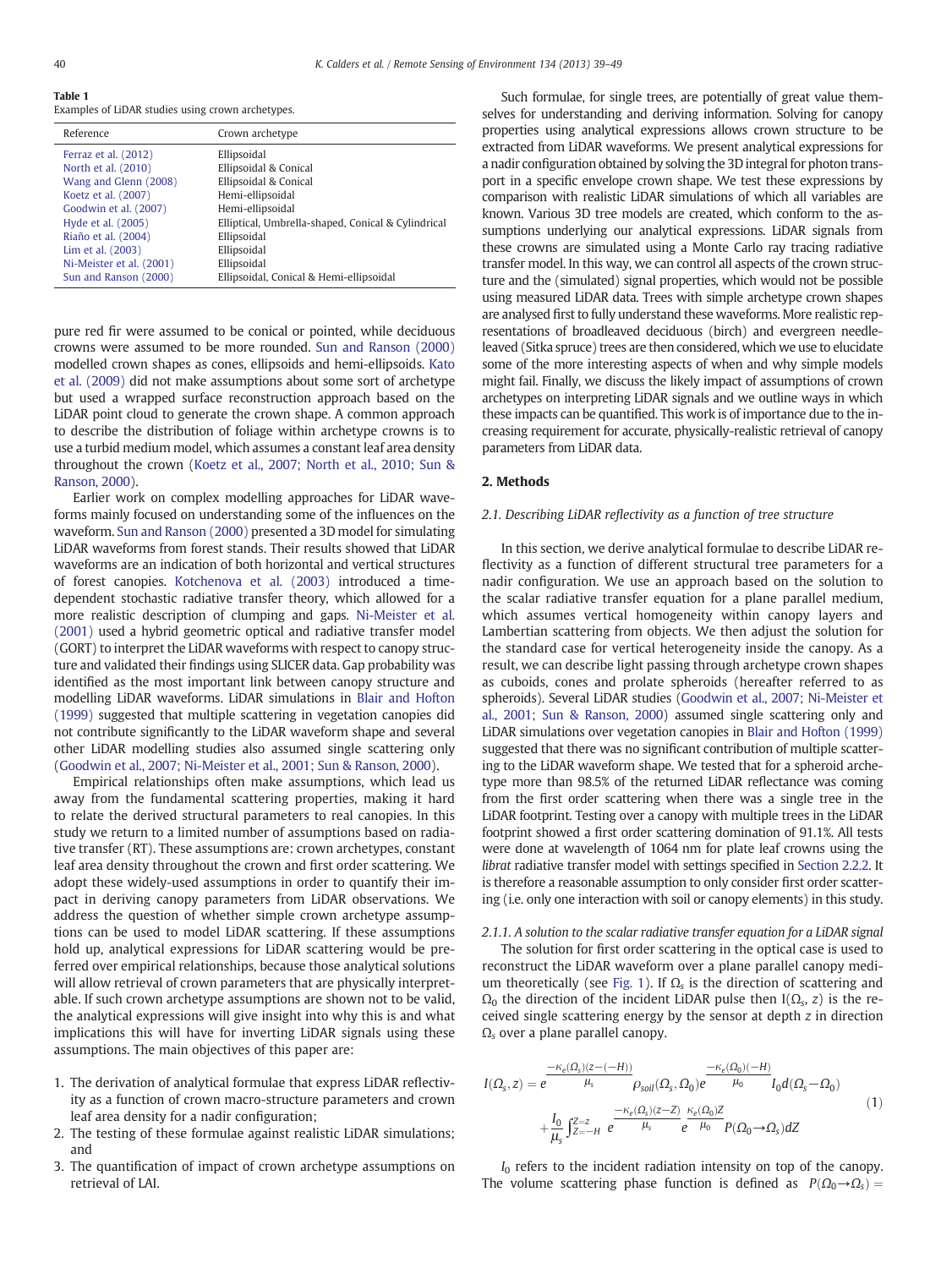<span id="page-2-0"></span>

Fig. 1. Overview of a plane parallel canopy medium: the top of the canopy is at  $z = 0$ and the path of radiation has length l.

 $\frac{u_l}{\mu_s}\Gamma(\Omega_0\to\Omega_s)$  where  $\Gamma(\Omega_0\to\Omega_s)$  is the area scattering phase function. The volume scattering phase function defines that part of the radiation coming in the direction  $\Omega_0$  which is scattered by a unit volume in a particular direction  $\Omega_{\rm s}$ . The area scattering phase function is the part of the radiation coming in the direction  $\Omega_0$  which is scattered by a unit area in a particular direction  $\Omega_s$  [\(Ross, 1981](#page-10-0)).  $u_l$  is the leaf area density function, which describes the area of leaves per unit volume.  $\mu$  is the cosine of the direction vector Ω with the local normal, Z, and accounts for path length through the canopy. In this study, the sensor emits and receives LiDAR pulses at nadir and therefore  $\mu_s$  and  $\mu_0$  were equal to  $cos(0^\circ) = 1$ . Both  $\mu_s$  and  $\mu_0$  need to be re-introduced to work out the equations for off-nadir conditions. In the specific case of a LiDAR sensor,  $\Omega_s = -\Omega_0$ and therefore this direction is called  $\Omega$ . The optical extinction coefficient  $\kappa_e$  describes the probability per unit length that a photon encounters a canopy element in the direction of travel. According to [Ross \(1981\),](#page-10-0)  $\kappa_e$ can be written as  $u_1G(\Omega)$ .  $G(\Omega)$  is the foliage orientation function and equals the projection of a unit area of foliage on a plane perpendicular to the direction Ω, averaged over elements of all orientations. LiDAR sensors operate in the so-called hotspot, i.e. where view and illumination angles coincide. In this retroreflection direction the probability of a photon being able to follow the same path back up through the canopy as it took on its way down through the canopy is 1 and therefore we need to account for the joint gap probability. We are not only interested in the final returned energy, but also in the intermediate interactions at each level of z. Therefore Eq. [\(1\)](#page-1-0) can be integrated with different limits of [0,−z], where z is any value between 0 (i.e. top of the canopy: see Fig. 1) and  $H$  (i.e. tree height). The received single scattering energy by the LiDAR sensor, looking in a specific direction Ω, as function of canopy depth z can be expressed as  $I(\Omega,0,z)$ . The 0 in  $I(\Omega,0,z)$  indicates that the LiDAR sensor is located above the canopy  $(z = 0$  at the top of the canopy);

$$
I(\Omega, 0, z) = e^{-G(\Omega)u_{l}H} \rho_{soil}(\Omega) I_{0} d(\Omega) + \frac{I_{0} \Gamma(\Omega \to -\Omega)}{G(\Omega)} \left[ 1 - e^{-G(\Omega)u_{l}z} \right]
$$
(2)

The focus of this study is on describing the LiDAR waveform of the crown, which is a plane parallel canopy in this section. For ease of reference, only the crown contribution of Eq. (2) will therefore be considered in the derivation of the analytical expressions, i.e.

$$
I(\Omega, 0, z)_{\text{crown}} = \frac{I_0 \Gamma(\Omega \to -\Omega)}{G(\Omega)} \left[ 1 - e^{-G(\Omega)u_i z} \right] \tag{3}
$$

To reconstruct the LiDAR waveform, the contribution of each individual infinitesimal horizontal crown layer is needed. This is achieved by taking the derivative with respect to z:

$$
\frac{dI(\Omega, 0, z)_{\text{crown}}}{dz} = I_0 \Gamma(\Omega \to -\Omega) u_l e^{-G(\Omega) u_l z}
$$
\n(4)

2.1.2. Interpretation of LiDAR waveforms over single crown archetypes

In this section we derive analytical expressions to describe LiDAR waveforms over single crown archetypes for a nadir configuration. An analytical description of the waveform is preferred over a numerical approach, because it establishes a direct and stronger link with effective crown structure parameters. In [Section 2.1.1](#page-1-0) we described the analytical expression for a LiDAR waveform of a plane parallel canopy medium, which implied that the whole of the LiDAR footprint is covered by the canopy. This is not necessarily true when we use single trees and therefore we will introduce a factor C that accounts for the portion of the LiDAR footprint that is covered by the horizontal crown extent. C is therefore the canopy cover, which can range from zero to one.

Our approach treats the crown shapes as a summation of homogeneous annuli with equal effective penetration depth z′ centred around the vertical axis (i.e. elevation axis). Unlike a numerical approach, the vertical interval (i.e. the bin step) and annulus width are infinitesimal and therefore the analytical expression can be seen as an integral.

By definition, the effective penetration depth  $(z')$  within the plane parallel canopy medium is constant throughout the extent of any horizontal layer. The top of the canopy was earlier defined as the origin of the z-axis ( $z = 0$ ) and therefore the value z (the depth with respect to the top of the canopy) is equal to the value z′ (the effective penetration depth within the crown) for a plane parallel canopy. This is also true for cuboid crown archetypes since the horizontal extent of each horizontal crown layer is constant. This is not the case for irregular crown shapes (conical and spheroid). For these crown archetypes the horizontal extent changes with depth into the crown, which is illustrated in Figs. 2 and 3 and discussed below.

2.1.2.1. Cuboid archetypes. The top of the crown in this case is a horizontal plane and z′ is constant throughout the extent of any horizontal layer (i.e. z equals z′ at any position in a horizontal layer). Therefore we can describe the behaviour of photons passing through a cuboid crown by introducing the canopy cover  $C$  to Eq.  $(4)$ :

$$
\frac{dI(\Omega, 0, z)_{\text{crown}}}{dz} = CI_0 \Gamma(\Omega \to -\Omega) u_l e^{-G(\Omega) u_l z} \tag{5}
$$

This expression can be solved for LAI by substituting  $\frac{A_{cover} IAI}{V_{tot}}$  for  $u_i$ where  $A_{cover}$  is the area of the tree cover projection and  $V_{tot}$  the total



Fig. 2. The vertical cross section of conical crown. z is the depth with respect to the top of the canopy and  $z'$  is the effective penetration depth within the crown.  $R$  is the maximum crown radius at  $z = h$ . For a horizontal layer at depth z, the radius at this depth, r, equals  $\frac{Rz}{h}$ . At this layer, r' can be any intermediate position in the interval  $[0, \frac{Rz}{h}]$ .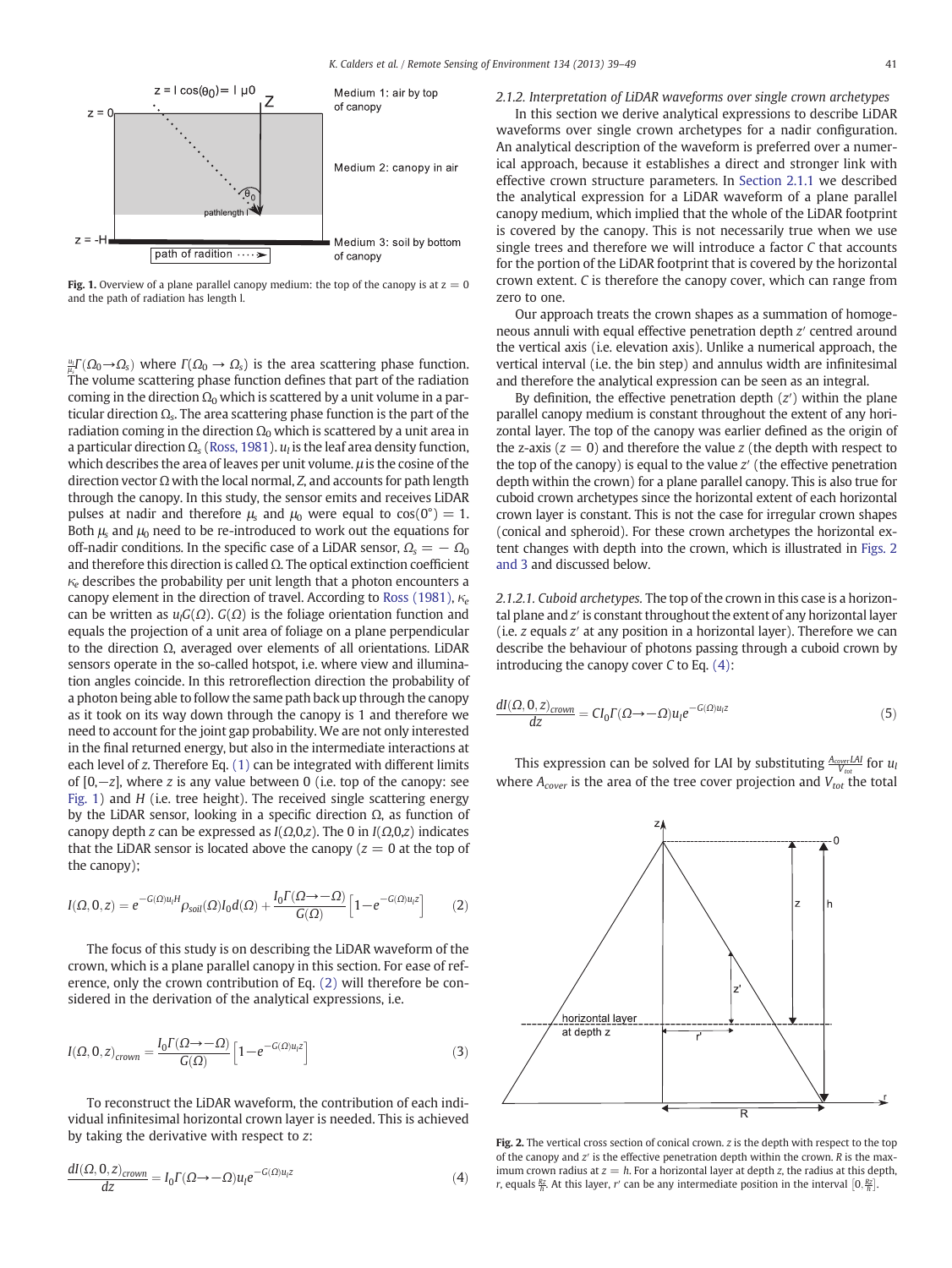

**Fig. 3.** The vertical cross section of a spheroid crown is an ellipse described by  $1 = \frac{r^2}{a^2} + \frac{z^2}{c^2}$  where a is the semi-minor radius and c is the semi-major radius. z is the depth with respect to the top of the canopy and z' is the effective penetration depth within the crown. For a horizontal layer at depth z, the radius at this depth is r and r' can be any intermediate position in the interval [0,r]. (left) Upper hemisphere; (right) Lower hemisphere.

tree volume. For cuboid archetypes this substitution therefore becomes  $u_l = \frac{LA}{h}$  where *h* is the crown height.

2.1.2.2. Conical archetypes. In this case, within one horizontal layer at a specific depth z, different parts of the crown will be subject to different within-crown path length z′. Therefore the expression for the general (cuboid) case needs to be adjusted for shapes which have different z′ values within a single horizontal layer. Based on Eq. [\(5\),](#page-2-0) it follows that

$$
\frac{dI(\Omega, 0, z)_{\text{crown}}}{dz} = CI_0 \Gamma(\Omega \to -\Omega) u_l e^{-G(\Omega) u_l z'}
$$
(6)

Each horizontal layer can be seen as the sum of infinitesimal annuli with constant z′. The reflectance of each annulus is the product of Eq. (6) with its area. The total reflectance of a horizontal layer therefore is the integral over all the annuli. [Fig. 2](#page-2-0) illustrates that for a horizontal layer at depth *z*, the radius at this depth, *r*, equals  $\frac{Rz}{h}$ . *R* is the maximum crown radius at  $z = h$ . Therefore the integral needs to be calculated for the r' interval  $[0, \frac{Rz}{h}]$ , where r' can be any intermediate position in the interval. Normalising is achieved by dividing by  $\pi R^2$ :

$$
\frac{dI(\Omega, 0, z)_{\text{crowm}}}{dz} = C \int_{r'=0}^{r' = \frac{\epsilon}{n}} \frac{I_0 \Gamma(\Omega \to -\Omega) u_l \left(e^{-G(\Omega) u_l z'}\right) 2\pi r' dr'}{\pi R^2}
$$
(7)

From [Fig. 2](#page-2-0) it can be seen that z' is a function of z and  $r'$  :  $z' = z - \frac{hr'}{R}$ and the integral (Eq. 7) can be solved, giving

$$
\frac{dI(\Omega, 0, z)_{\text{crowm}}}{dz} = C \frac{2I_0 \Gamma(\Omega \to -\Omega)}{h^2 G(\Omega)} \left( z - \frac{1}{G(\Omega)u_l} + \frac{e^{-G(\Omega)u_l z}}{G(\Omega)u_l} \right) \tag{8}
$$

This expression can also be expressed as a function of LAI by substituting  $\frac{3LAI}{h}$  for  $u_l$ .

2.1.2.3. Spheroid archetypes. Based on Fig. 3, the equation of the ellipse (i.e. the vertical cross section of the prolate spheroid) can be written as  $1 = \frac{r'^2}{a^2} + \frac{z'^2}{c^2}$  and therefore  $z'' = c\sqrt{1 - \frac{r'^2}{a^2}}$  and  $r' = a\sqrt{1 - \frac{z'^2}{c^2}}$ where  $(r', z'')$  are the locations of the points on the surface of the envelope that shape the ellipse. r' is rewritten in terms of z as  $a\sqrt{1-\frac{(c-z)^2}{c^2}}$ and will serve as the upper boundary of the integral over r′. For the upper hemisphere of the crown,  $z'$  can be expressed as  $z'' - (c - z) = c \sqrt{1 - \frac{r'^2}{a^2}} - (c - z)$ . The expression for the spheroid case is obtained similar to Eq. (7) since spheroids and cones both have circular horizontal cross sections (for the spheroid case  $R = a$ ).

$$
\frac{dI(\Omega, 0, z)_{\text{crowm, upper}}}{dz} = C \frac{2I_0 \Gamma(\Omega \to -\Omega)}{G(\Omega)c} \left( \frac{c-z}{c} + \frac{1}{G(\Omega)u_1 c} - e^{-G(\Omega)u_1 z} \left( 1 + \frac{1}{G(\Omega)u_1 c} \right) \right)
$$
(9)

In Fig. 3 it can be seen that the expression for  $z'$  for the lower hemisphere is identical to the z' expression for the upper hemisphere. However, the limit for the upper border of the integration interval for *r'* is different:  $a\sqrt{1-\frac{(z-c)^2}{c^2}}$ . The expression for the lower hemisphere is obtained analogous to the upper hemisphere of the spheroid crown, i.e.

$$
\frac{dI(\Omega, 0, z)_{\text{crown, lower}}}{dz} = C \frac{2I_0 \Gamma(\Omega \to -\Omega)}{G(\Omega)c} \left( e^{-2G(\Omega)u_l(z-c)} \left( \frac{z-c}{c} + \frac{1}{G(\Omega)u_l c} \right) - e^{-G(\Omega)u_l z} \left( 1 + \frac{1}{G(\Omega)u_l c} \right) \right) \tag{10}
$$

Eq. (9) is used when  $0 \le z \le c$  and Eq. (10) is applied when  $c \le z \le 2c$ . Both expressions can be written as a function of LAI by substituting  $\frac{3LAI}{4c}$  for  $u_l$ .

#### 2.2. Testing the analytical expressions

In the previous section, the analytical expressions of light passing through a crown and back to the LiDAR sensor were described for cuboid, conical and spheroid crowns. To test those expressions, a set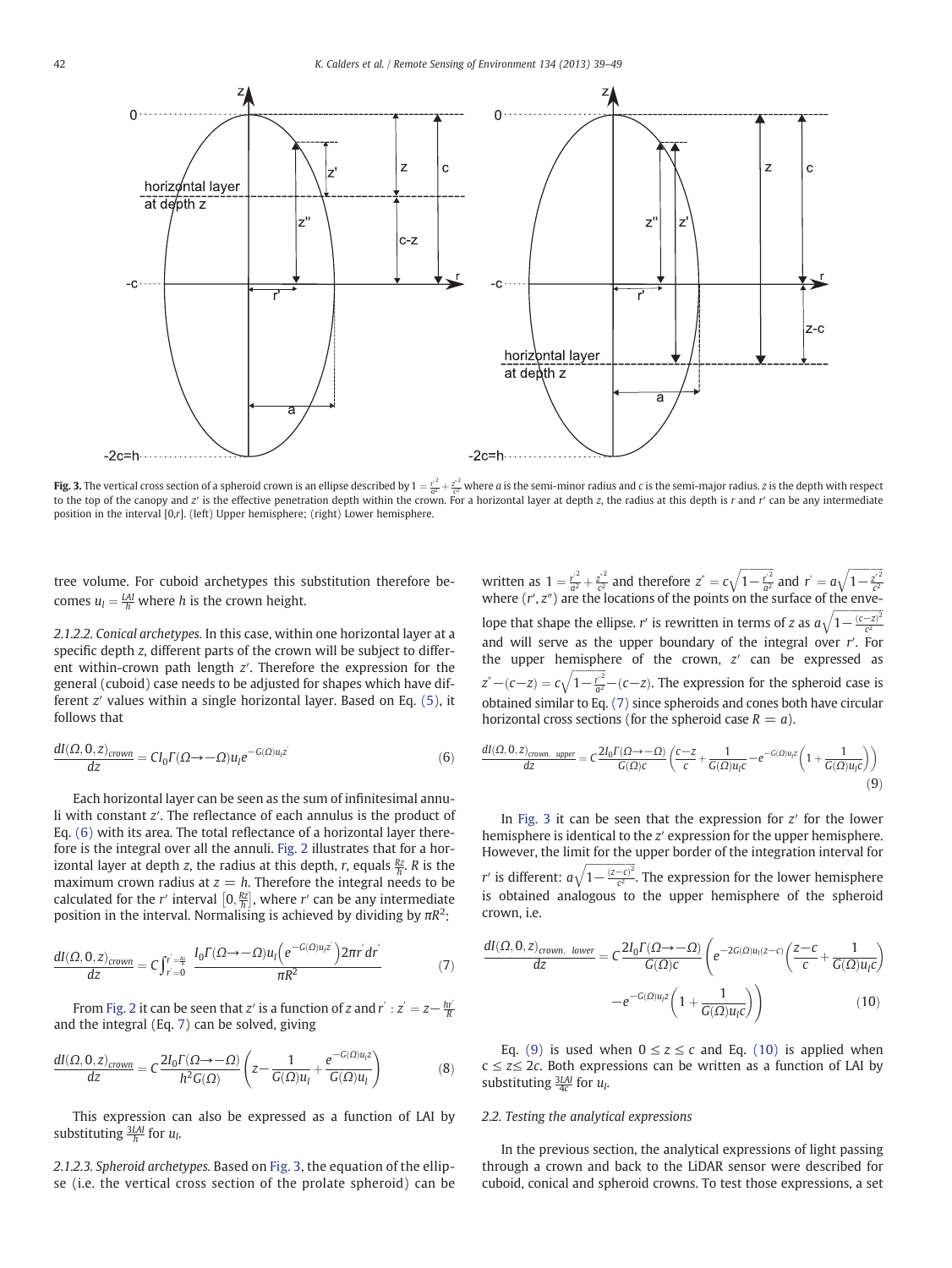<span id="page-4-0"></span>of simplified trees with varying structural attributes is generated. These generated trees are used to create LiDAR simulations to test the analytical formulae. The modelled, detailed full 3D models allow us to control all parameters and exclude uncertainty introduced by e.g. scan angle, terrain or atmosphere.

#### 2.2.1. Generating tree models

Three crown shapes are considered when generating simplified tree models: cuboids, cones and spheroids. Cuboid archetypes are specified by height, width and length. In this case, width and length are equal so the cross section for cuboid trees is square. Conical archetypes are determined by the height and base radius of the crown. The spheroid archetypes are parameterised by the semi-major radius and semi-minor radius and shape is obtained by rotating an ellipse around its semimajor axis. The trunk underneath the crown is constructed by a single cylinder, parameterised by its height and radius: the trunk radius is fixed at 0.2 m for every tree and the trunk height is set to a quarter of the crown height. Leaves are the only material present in the canopy (no branches etc.) and are shaped as small disks with a radius of 0.01 m. This is similar to the leaf radius of 0.025 m assumed in ([North](#page-10-0) [et al., 2010](#page-10-0)). Previous LiDAR studies ([Koetz et al., 2007; Kotchenova](#page-10-0) [et al., 2003; North et al., 2010; Sun & Ranson, 2000\)](#page-10-0) used a foliage orientation function,  $G(\Omega)$ , of 0.5. Therefore we will use a uniform leaf angle distribution and leaves are not permitted to overlap. The final parameter used to parameterise the crown is the LAI. In this study, LAI ranges from one to six and this parameter is interpreted as the one-sided area of leaf surface per unit ground surface area [\(Jensen, 2007](#page-10-0)). The leaf area density function  $u_l$  is dependent on the position in the canopy. When  $N_v$  is the leaf number density (i.e. the number of leaves per unit volume) and  $A_l$  is the leaf area, the leaf area density at depth z is  $u_l(z) = N_{\nu}(z)A_l$ .

For the trees with an archetype crown shape,  $A<sub>l</sub>$  is constant because all the leaves had the same dimensions and the leaf angle distribution is uniform. The leaves are spread equally over the crown and therefore  $N_v$  is constant as well.  $u_l$  is therefore constant throughout the crown and units are  $[m^2/m^3]$ . Three components are considered in the final tree models: leaves, trunk and soil. Each of these elements has its own spectral reflectance function. The functions used for these trees are similar to the reflectance properties used in previous studies [\(Disney et al., 2006,](#page-10-0) [2010\)](#page-10-0). The birch and Sitka spruce tree models that were utilised in [Disney et al. \(2009\)](#page-10-0) are used as realistic broadleaved deciduous and conifer tree models. The three-dimensional birch models were derived from the OnyxTREE© software [\(www.onyxtree.com\)](http://www.onyxtree.com) and were parameterised with field data obtained in a birch forest in Sweden. Radiometric properties are the same as for the archetype tree models. The 3D structure of Sitka spruce was derived from the PINOGRAM model [\(Leersnijder,](#page-10-0) [1992\)](#page-10-0), modified as described in [Disney et al. \(2006\)](#page-10-0).

#### 2.2.2. LiDAR simulations

LiDAR waveforms are numerically simulated by a Monte Carlo ray tracing (MCRT) approach. In this study the librat MCRT model, a library of C functions, is used. This model is based on the ararat/drat MCRT model [\(Lewis, 1999\)](#page-10-0) and has been tested in previous studies against other models [\(Pinty et al., 2004; Widlowski et al., 2007](#page-10-0)) as well as against observations ([Disney et al., 2006, 2009, 2010\)](#page-10-0). The wavelength used for the LiDAR simulations is 1064 nm and the scene reflectance is simulated as observed from nadir. The first order scattering contribution over single trees is simulated. The field-of-view (FOV), i.e. the angle which can be viewed by the sensor, is set to 0.208° for all simulations. We use a large footprint of 20 m  $\times$  20 m. We prefer a square footprint, as opposed to the more realistic circular footprint, since it makes simulations easier. The shape of the footprint has no influence on the testing because we examine whole tree waveforms and the full horizontal extent of the crown is covered by the footprint, regardless of its shape. The vertical

bin step is set to 0.1 m. Sampling characteristics are defined by 100 primary sample rays per sampling unit.

#### 2.2.3. Testing of the analytical expressions using simulated LiDAR waveforms

The analytical expressions for describing LiDAR waveform (Eqs. [5,](#page-2-0) 8–[10\)](#page-2-0) are tested by comparing them against the numerically MCRT simulated LiDAR waveforms. The comparison is done for both the original waveforms and their respective cumulative values. LAI parameter estimation from the waveforms is done by inversion of the analytical expressions using the Levenberg–Marquardt algorithm [\(Levenberg, 1944; Marquardt, 1963\)](#page-10-0). The inversion is evaluated by the coefficient of variation of the root mean squared error, CV(RMSE), to determine the best fit. The CV(RMSE) is defined as the RMSE normalised to the mean of the observed reflectance values. Unlike the RMSE, CV(RMSE) is unitless. This allows CV(RMSE)s to be compared to each other easily. Furthermore the absolute prediction error (APE) is calculated. This is a measure of accuracy and is defined as  $\frac{|LAI_{true} - LAI_{estimated}|}{LAI_{true}} \times 100\%$ .

The analytical expressions are tested in three experiments and an overview of these experiments can be found in Table 2. The inversion strategy is tested in the first experiment. In this experiment, we use prior knowledge of the tree and crown height to subset the crown signal from the whole tree waveform correctly. The inversion approach does not require prior knowledge or assumptions about the crown shape and has no land cover constraint. Once the crown signal is extracted, we rescale the original crown extent from 0 to 100, where 0 is the top of the crown (TOC) and 100 the bottom of the crown (BOC). In reality, however, often no prior information about tree and crown height is available. Therefore we introduce a simple subset algorithm to delimit the crown signal from the whole tree waveform. We test this subset algorithm in the second experiment in which we evaluate its accuracy and precision with respect to the LAI parameter estimation. This will lead to better insight on how sensitive the analytical descriptions are when tree and crown height are not known. The aim of the subset algorithm is to find the TOC and BOC based on the comparison of the LiDAR reflectance value from a certain bin with a certain threshold. The subset algorithm searches the recorded waveform, starting at the smallest bin. The TOC is then defined as the waveform bin before the first 3 consecutive reflectance values above a certain threshold. The BOC is the first bin of the first 3 consecutive reflectance values below this threshold after the detection of the TOC. This threshold is subject to the noise in the simulated signal. Monte Carlo methods provide a stochastic simulation and will always contain (random) statistical variation, i.e. simulation noise. [Disney et al. \(2000\)](#page-10-0) discussed that this does not have to be a disadvantage and the potential for deriving an understanding of the random error in the simulation can be considered a major advantage over numerical methods. The explicit representation of the canopy by a finite number of objects, rather than the infinitesimal (and therefore infinite number of) objects assumed in the general turbid medium approach, and hence the analytical formulae derived here, will influence the level of noise as well. The threshold we use in the subset algorithm is defined as 0.1% of the median returned reflectance and this value works for the level of noise in our simulations but remains a heuristic

#### Table 2

Overview of the 3 experiments that are used to test the analytical expressions.

|              | Testing                          | Tree models         | Prior information<br>about crown height |
|--------------|----------------------------------|---------------------|-----------------------------------------|
| Experiment 1 | Inversion strategy               | Archetype<br>crowns | Available                               |
| Experiment 2 | Crown signal<br>subset algorithm | Archetype<br>crowns | Unavailable                             |
| Experiment 3 | Crown archetype<br>assumptions   | Realistic<br>crowns | Unavailable                             |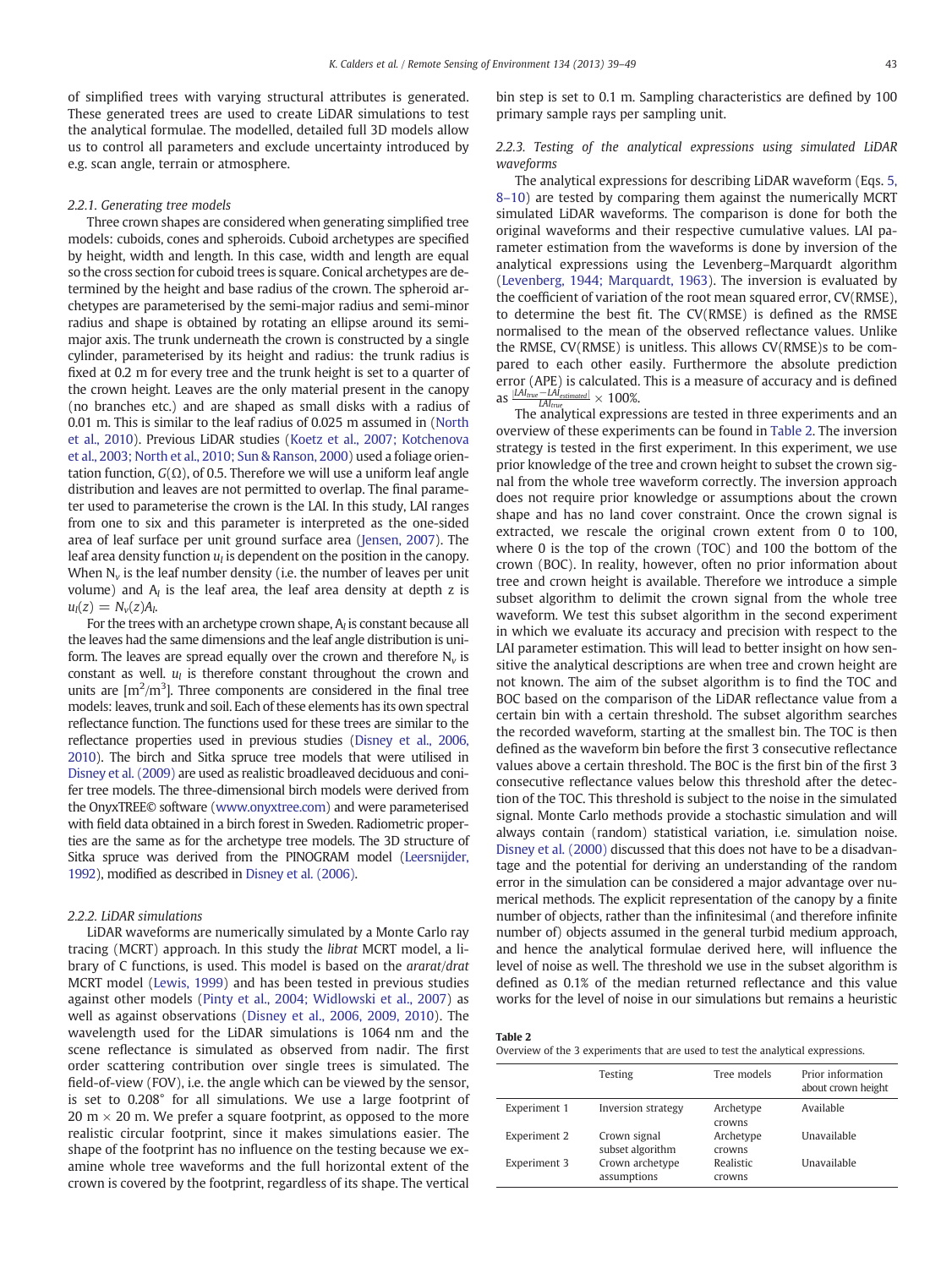value. To determine this median, zero reflectance returns are filtered out first. Alternatively, more sophisticated approaches such as [Hancock et al.](#page-10-0) [\(2011\)](#page-10-0) could be used. In the third experiment we look at how these formulae apply to more realistic 3D vegetation structures, which do not fulfil all underlying assumptions of the derived formulae and have no prior information about tree or crown height.

#### 3. Results

The analytical expressions (Eqs. [5, 8](#page-2-0)–10) are a combination of a scaling factor and a variable part, which is dependent on z. The scaling factor is assumed to be constant for a specific archetype crown and therefore it has no influence on the shape of its LiDAR waveform. Results of the same archetypes with different macro-structure parameters show similar results. Therefore we will only discuss the results of one example per archetype for the first two experiments. Crown height for the discussed examples is 6 m; cuboid crowns have a width and length of 2 m, conical crowns have a base radius of 2 m and spheroid crowns have a semi-minor radius of 2 m.

The first experiment tests the inversion strategy that is used in this study, i.e. the accuracy of the analytical expressions for describing LiDAR scattering, tested against full 3D simulations of the same. The results of these two experiments will indicate how well the analytical expressions work when crown archetype assumptions are met.

The second experiment compares our new analytical expressions for LiDAR waveforms against the simulated waveforms for archetype trees with fixed LAI (4) with no prior information about the crown shape. Fig. 4 shows the comparison of the analytical expressions against the simulated waveforms for archetype trees with LAI 4 in the second experiment. The figure shows the optimal fit based on parameter estimation by the Levenberg–Marquardt algorithm. This figure clearly demonstrates that when the archetype crown assumptions are met, the LiDAR signal over a specific crown archetype will have a good fit with the corresponding analytical expression.

The inferred LAI values obtained by inverting the analytical expressions against the simulated waveforms of archetypes can be found in [Table 3](#page-6-0) and the evaluation statistics of the analysis are summarised in [Table 4](#page-6-0). The evaluation statistics from the first and second experiment show that the inversion of the waveform of a cuboid or spheroid crown works best when the cumulative signal is used. The average CV(RMSE) for the cumulative waveform inversion of cuboid archetypes is 0.3% when crown height is known and 0.8% with no prior knowledge of crown height. The CV(RMSE) for spheroid archetypes is 0.3%, regardless of whether or not we know the crown height. The APE of the inversion of the cumulative signal with no prior knowledge of the crown height is 7.1% for cuboid archetypes and 4.5% for spheroid archetypes. For conical crowns best fitting is achieved on the cumulative waveform (CV(RMSE) less than 0.7%), but the prediction based on the original LiDAR signal is more accurate, with an APE of 18.6% when the crown height is not known. This can also be seen in [Fig. 5](#page-7-0), which shows the MCRT simulated LiDAR waveforms of crown archetypes for LAI values ranging from one to six. This is because the cumulative LiDAR signals for different LAI values in conical crowns cover a smaller range of normalised LiDAR reflectance than the original waveforms and are therefore less distinguishable. Cumulative waveforms of cuboid and spheroid crowns are more



Fig. 4. Testing of the analytical expressions against simulated waveforms for archetype crowns (cuboid, conical, spheroid) with LAI 4 with no prior information of tree and crown height (experiment 2). Crown depth ranges from 0 (top of crown) to 100 (bottom of crown). (upper row) Analysis of the original waveform; (lower row) Analysis of the cumulative waveform.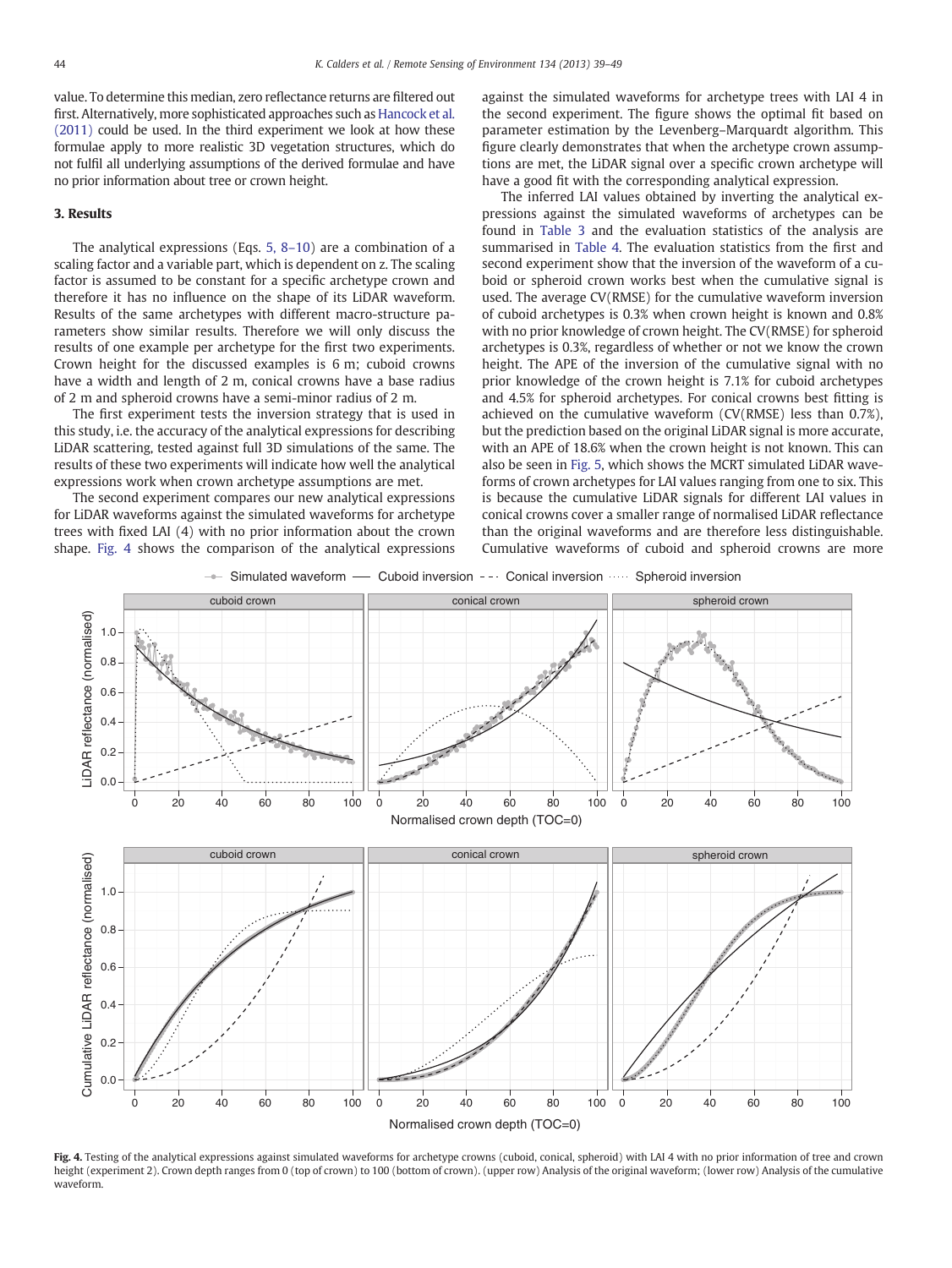<span id="page-6-0"></span>

|  | $\sim$ |
|--|--------|
|  |        |

LAI estimation from the waveforms of crown archetypes based on the Levenberg–Marquardt algorithm.

|              | LAI estimation  |                   |            |               |          |            |      |                |      |          |      |      |            |  |
|--------------|-----------------|-------------------|------------|---------------|----------|------------|------|----------------|------|----------|------|------|------------|--|
| Cuboid crown |                 |                   |            | Conical crown |          |            |      | Spheroid crown |      |          |      |      |            |  |
|              | Original        |                   | Cumulative |               | Original | Cumulative |      |                |      | Original |      |      | Cumulative |  |
| True LAI     | hA <sup>a</sup> | h <sub>NA</sub> b | hA         | hNA           | hA       | hNA        | hA   | hNA            | hA   | hNA      | hA   | hNA  |            |  |
|              | 1.02            | 0.89              | 0.98       | 0.85          | 1.06     | 1.50       | 1.02 | 1.75           | 1.10 | 0.92     | 1.12 | 0.96 |            |  |
|              | 2.01            | 1.83              | 2.02       | 1.87          | 1.71     | 2.14       | 2.01 | 2.77           | 2.06 | 1.87     | 2.09 | 1.91 |            |  |
|              | 3.04            | 2.80              | 3.04       | 2.85          | 3.08     | 3.54       | 3.05 | 3.73           | 3.07 | 2.87     | 3.12 | 2.92 |            |  |
|              | 3.93            | 3.61              | 3.95       | 3.73          | 3.98     | 4.26       | 3.95 | 4.36           | 3.98 | 3.74     | 4.01 | 3.78 |            |  |
|              | 5.12            | 4.66              | 5.08       | 4.82          | 4.80     | 6.30       | 4.97 | 7.08           | 5.06 | 4.66     | 5.09 | 4.69 |            |  |
|              | 5.98            | 5.42              | 5.99       | 5.69          | 5.68     | 6.19       | 5.68 | 6.35           | 6.19 | 5.73     | 6.21 | 5.75 |            |  |

<sup>a</sup> hA = prior information about *h* (crown height) is available: experiment 1.

 $b$  hNA = prior information about h (crown height) is not available: experiment 2.

distinguishable [\(Fig. 5\)](#page-7-0). These results from the first and second experiment show that an archetype crown can be distinguished from among the three archetypes through model fitting using the Levenberg– Marquardt algorithm.

[Fig. 6](#page-8-0) gives an overview of the testing of the analytical expressions against simulated waveforms of realistic 3D representations without prior knowledge of the crown height (experiment 3). Two birch trees and 2 Sitka spruce trees are used in this experiment, which looks at how the analytical expressions perform when the crown archetype assumptions are not met. The statistics for the inversion of the cuboid and spheroid expressions are summarised in [Table 5.](#page-9-0) Fitting a cumulative spheroid waveform works best for the first birch case [\(Fig. 6](#page-8-0)a): CV(RMSE) is 3.1% against 8.9% for the cumulative cuboid fitting. However, the prediction of the cuboid fit (APE 25.9%) is significantly better than the prediction of the spheroid fit (APE 260.9%). The inferred LAI using the cuboid inversion is 5.4 and the inferred LAI resulting from the spheroid fit is 15.3, with the true LAI for this birch tree being 4.3. Similar findings are observed in a less extreme way in the second birch case (true LAI 4.4, [Fig. 6](#page-8-0)b), where a cumulative cuboid fit with a CV(RMSE) of 3.6% has an absolute prediction error of 39.4% (inferred LAI 2.7). Cumulative spheroid fitting has a higher CV(RMSE) of 8.5%, but a better APE of 25.8% (inferred LAI 5.5). The inversion of the cumulative spheroid expression leads to the best results for both Sitka spruce case studies [\(Fig. 6c](#page-8-0) & d). CV(RMSE) is less than 8.1% but the absolute prediction error is high, with a minimum of 60.7%. For the first Sitka spruce tree, the inferred LAI of 3.3 is smaller than the true LAI of 8.5. The second Sitka spruce case with true LAI 15.6 has a higher APE of 78.6% with the cumulative spheroid inversion of the LiDAR signal leading to an inferred LAI of only 3.3.

# 4. Discussion

Our results demonstrate that the analytical expressions for first order scattering are able to reconstruct the simulated LiDAR waveforms over crown archetypes satisfactorily in most cases. The first experiment gives similar results over the whole LAI range (1 to 6). We show that the models based on crown archetypes fit the 3D simulations less well when we do not have information on tree and crown height (as will often be the case in practice). However, our results indicate that when archetype assumptions are not met, models based on these assumptions can still fit observed LiDAR signals quite well, but, crucially, only by assuming unrealistic parameter values. In particular inversion of LiDAR signals over realistic tree crowns can lead to estimates of effective LAI, which will depart from the true LAI. Given the rapidly increasing use of LiDAR in studies of canopy properties, we discuss the implications for using LiDAR models to retrieve and interpret canopy parameters.

Similar to findings in [Ni-Meister et al. \(2001\),](#page-10-0) the key concept in these analytical expressions is the gap probability and its dependency on crown path length. The first experiment shows that the solved LAI values for crown archetypes have apparently small absolute prediction errors ranging from 1.3% to 5.5%. This shows that we established an analytical method to retrieve LAI based on the crown signal of the LiDAR waveform over crown archetypes. Not knowing tree and crown height in advance (and hence the crown signal can be delimited less accurately from the whole tree waveform) increased the absolute prediction error only marginally compared to the prediction errors from the first experiment. Results from the second experiment show that the prediction error increases by 5.8% for cuboid crowns, 13.1% for conical crowns and 0.1% for spheroid crowns. These marginal increases in prediction errors suggest that when the inversion method is applied with no prior knowledge of the crown extent or shape, it will still give an accurate estimate of the true LAI.

The results from the third experiment illustrate the importance of accurate crown signal detection within the whole tree waveform and the effect of within-crown clumping. The second Sitka spruce case [\(Fig. 6](#page-8-0)d) illustrates the importance of accurate crown signal detection. The simple subset algorithm we introduced fails to distinguish between crown and the lower branches because it requires the returned LiDAR reflectance to fall below a set threshold to detect the BOC. The signal from the lower branches will fuse with the crown signal and will indicate a wrong BOC. This will lead to a biased input signal for the inversion algorithm and therefore optimal inversion is not achieved. In the archetype trees, crowns were well defined and no lower branching was present. Therefore the simple subset algorithm to detect the crown signal in the whole tree waveform worked well in those cases. The results with the real trees suggest

#### Table 4

Evaluation statistics of experiment 1 and 2: coefficient of variation of the RMSE and absolute prediction error averaged over LAI values one to six for crowns archetypes.

|                           | Cuboid crown    |                   |            |            | Conical crown |             |            |             | Spheroid crown |            |            |            |
|---------------------------|-----------------|-------------------|------------|------------|---------------|-------------|------------|-------------|----------------|------------|------------|------------|
|                           | Original        |                   | Cumulative |            | Original      |             | Cumulative |             | Original       |            | Cumulative |            |
|                           | hA <sup>a</sup> | h <sub>NA</sub> b | hA         | hNA        | hA            | hNA         | hA         | hNA         | hA             | hNA        | hA         | hNA        |
| $CV(RMSE)$ [%]<br>APE [%] | 8.8<br>1.5      | 21.2<br>8.7       | 0.3<br>1.3 | 0.8<br>7.1 | 6.0<br>5.5    | 6.0<br>18.6 | 0.4<br>1.9 | 0.7<br>32.4 | 5.3<br>3.3     | 5.4<br>6.0 | 0.3<br>4.4 | 0.3<br>4.5 |

<sup>a</sup> hA = prior information about h (crown height) is available: experiment 1.

 $b$  hNA = prior information about h (crown height) is not available: experiment 2.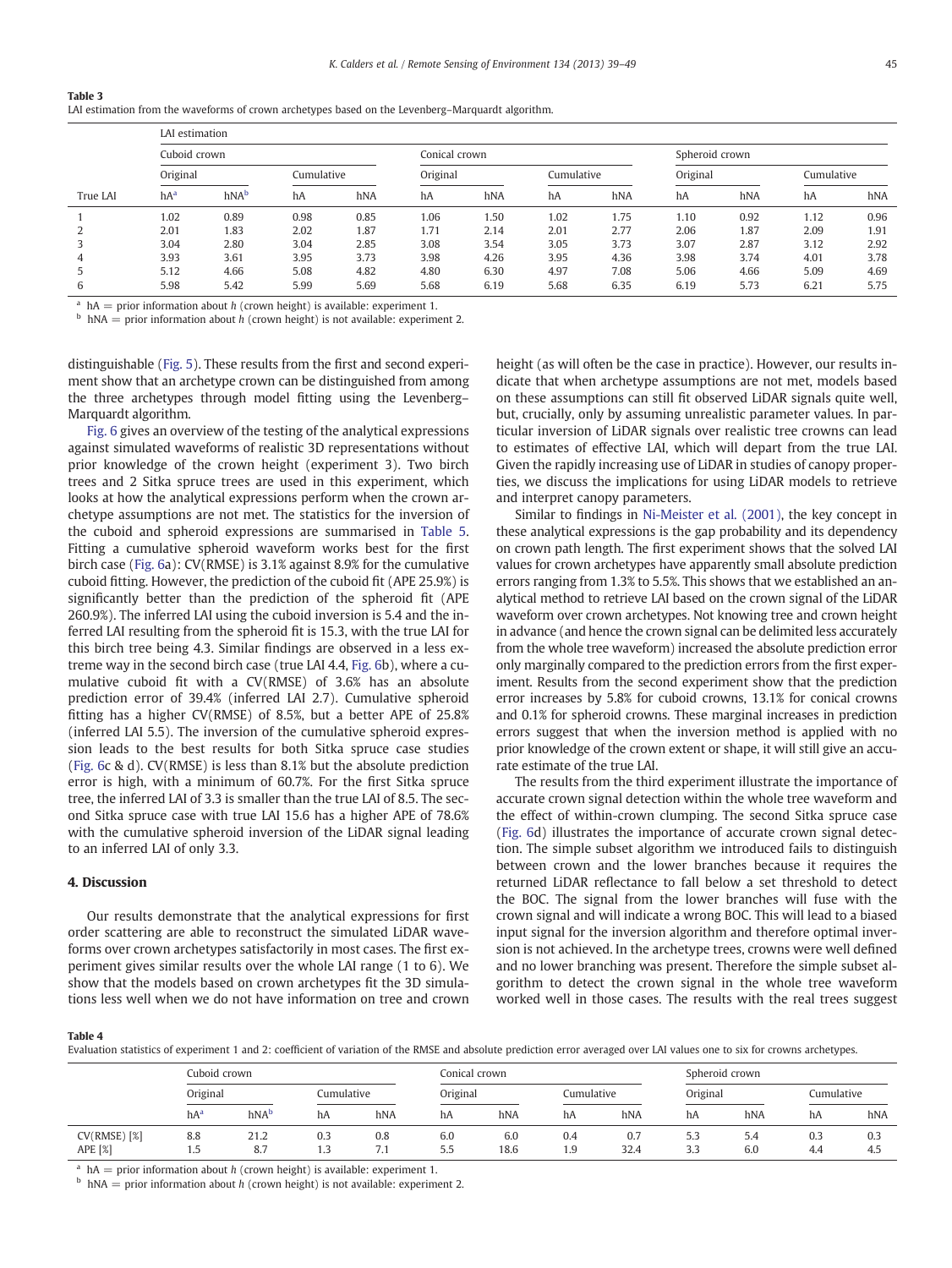<span id="page-7-0"></span>

Fig. 5. MCRT simulated LiDAR waveforms of crown archetypes (cuboid, conical, spheroid) for different LAI values. (upper row) Original waveform; (lower row) Cumulative waveform.

the need for a more robust method to delimit the correct crown signal in more realistic circumstances. Also the effect of topography plays an important role in the correct delineation of the crown signal from a large footprint LiDAR waveform. If the tree is located on a sloping terrain, the vegetation and ground return might overlap in the LiDAR waveform ([Hancock et al., 2012](#page-10-0)). Approaches to reduce the effect of slope on the LiDAR signal could use a sensor design that is susceptible to the differences in the traits of vegetation and ground, such as multi-wavelength instruments. Alternatively, a digital terrain model could be used to predict the influence of the ground signal on the LiDAR signal.

The analytical expressions describe the LiDAR signal of a single tree having the full horizontal extent of the crown covered by the footprint. The shape of the LiDAR signal over multiple trees might become less distinct. For non-overlapping crowns, the resulting waveform would be the summation of linear transformations of the individual crown waveforms, which are quantified by the analytical expressions for single crowns. We cannot deal with partial crowns (other than the cuboid archetype) so the results are only directly applicable to waveforms that contain some integer number of trees. A common approach to overcome this issue is by re-sampling smaller footprint LiDAR to mimic large footprint waveforms over single trees. [Blair and Hofton \(1999\)](#page-10-0) aggregated high resolution small footprint elevation to mimic the footprint waveform of the LVIS instrument. [Popescu et al. \(2011\)](#page-10-0) and [Muss et al. \(2011\)](#page-10-0) both used discrete return LiDAR to create pseudo-waveforms. [Popescu et al.](#page-10-0) [\(2011\)](#page-10-0) used simulated pseudo-waveforms from airborne LiDAR to compare retrieval of aboveground biomass and forest structure between GLAS and airborne LiDAR. [Muss et al. \(2011\)](#page-10-0) aggregated discrete LiDAR height and intensity into larger footprints so they could use the characteristics of traditional waveform LiDAR to asses forest structure. [Reitberger et al. \(2008\)](#page-10-0) used small footprint waveform LiDAR in combination with tree segmentation to derive forest characteristics at tree level. Such an approach would depend on the forest type and how reliable trees could be isolated. Trees could be isolated more easily in open forest types (e.g. savanna), but it will be more challenging to isolate trees in denser environments (e.g. rainforest). [Tang et al. \(2012\)](#page-10-0) derived LAI in tropical rainforests from LVIS waveforms (25 m footprint) with moderate success ( $R^2$  ranging from 0.42 to 0.63) using the light transmittance within the canopy. The LVIS footprint covered multiple trees and the formulae used in their work implicitly assumed a crown shape equating to the cuboid crown archetype. If we take their analysis as typical, then the assumptions we tested in our abstraction are no different from those used in practice.

The plots in [Fig. 6](#page-8-0) illustrate that when the inversion method is applied to realistic tree crowns, which do not follow one of the assumed archetypes quite closely, the analytical expressions do not work so well. This may perhaps appear unsurprising: where the model assumptions are not met, our simplified models fail to pick up key aspects of the LiDAR signal. However many of the current approaches to modelling LiDAR signals in airborne laser scanning applications use some sort of assumption of crown archetype [\(Table 1\)](#page-1-0), and these models of course allow retrieval of parameters such as LAI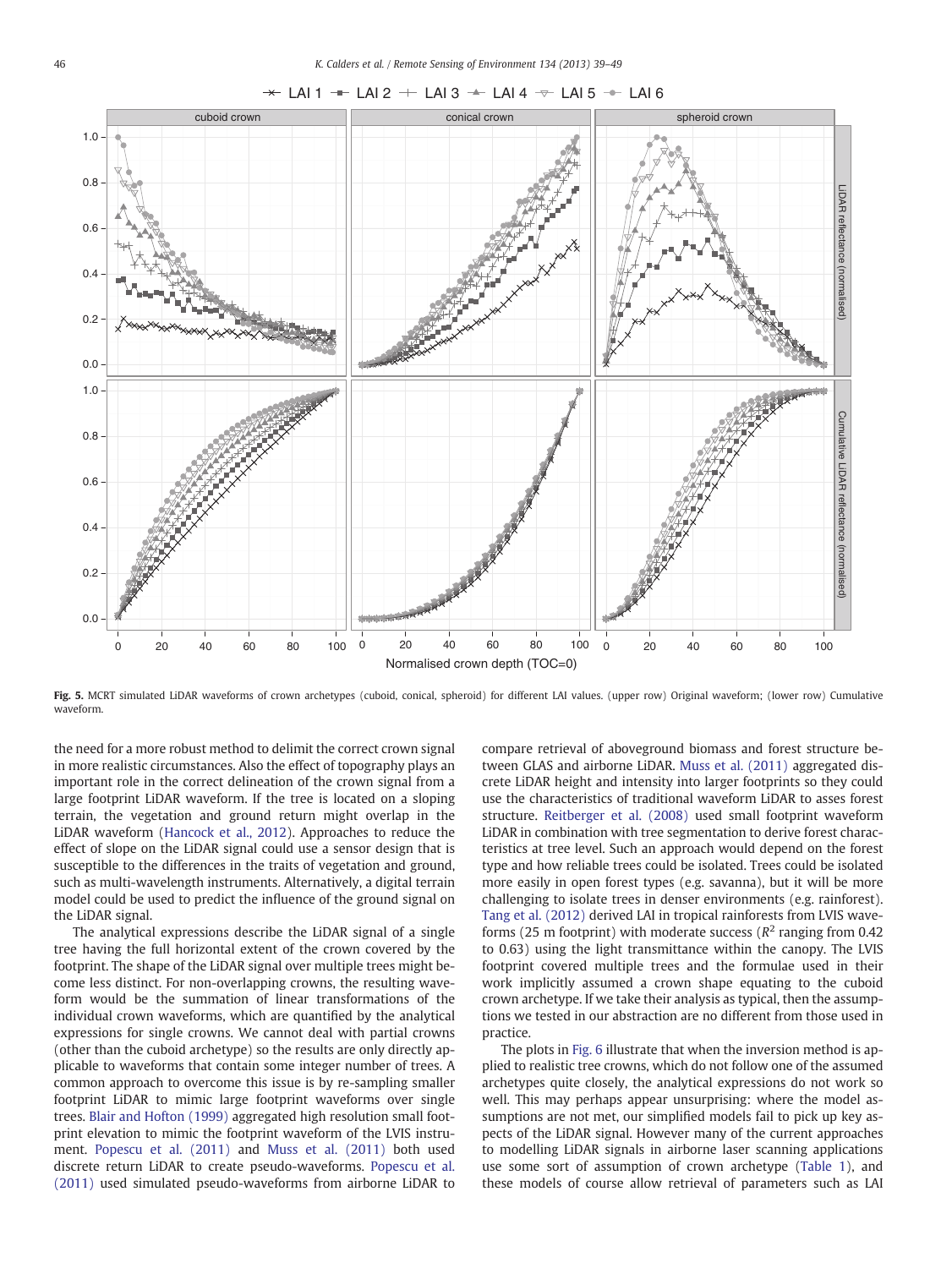<span id="page-8-0"></span>

Fig. 6. Testing of the analytical expressions against simulated waveforms for realistic 3D tree representations (experiment 3). (left) xz-cross-section of the tree structure; (middle) Analysis of the original waveform; (right) Analysis of the cumulative waveform.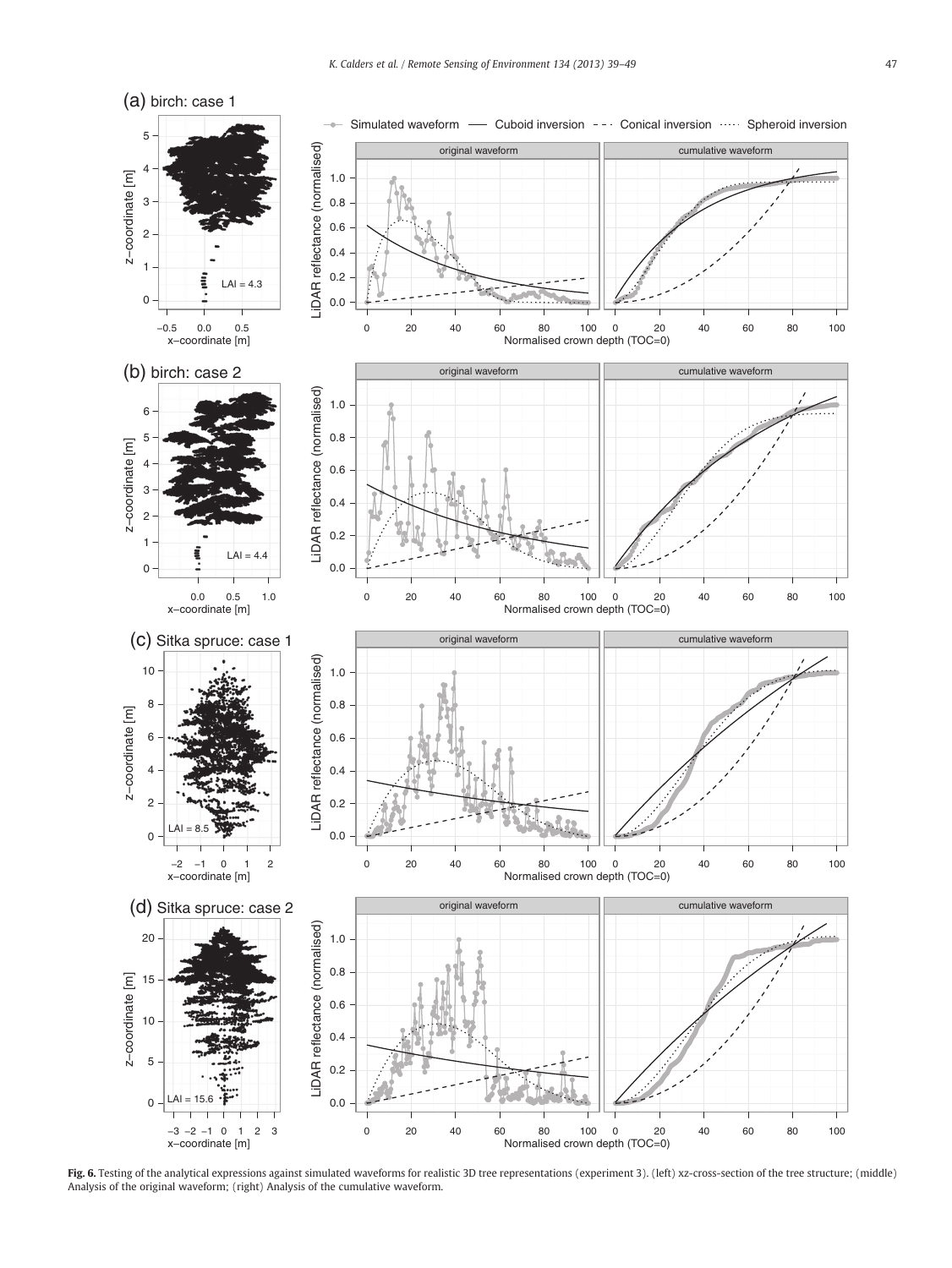#### <span id="page-9-0"></span>Table 5

Estimated LAI values and evaluation statistics for realistic 3D trees (experiment 3).

|          |            |                      | Birch: case 1 | Birch: case 2 | Sitka spruce: case 1 | Sitka spruce: case 2 |
|----------|------------|----------------------|---------------|---------------|----------------------|----------------------|
|          |            | True LAI             | 4.3           | 4.4           | 8.5                  | 15.6                 |
| Cuboid   | Original   | <b>Estimated LAI</b> | 4.2           | 2.8           | 1.6                  | 1.6                  |
|          |            | $CV(RMSE)$ [%]       | 86.1          | 68.1          | 99.0                 | 102.6                |
|          |            | APE $[%]$            | 1.2           | 36.1          | 81.2                 | 89.6                 |
|          | Cumulative | <b>Estimated LAI</b> | 5.4           | 2.7           | 1.3                  | 1.3                  |
|          |            | $CV(RMSE)$ [%]       | 8.9           | 3.6           | 16.6                 | 17.9                 |
|          |            | APE $[%]$            | 25.9          | 39.4          | 84.9                 | 91.7                 |
| Spheroid | Original   | <b>Estimated LAI</b> | 16.3          | 5.1           | 3.7                  | 3.7                  |
|          |            | $CV(RMSE)$ [%]       | 52.8          | 75.2          | 66.4                 | 69.6                 |
|          |            | APE $[%]$            | 284.2         | 14.9          | 56.6                 | 76.5                 |
|          | Cumulative | <b>Estimated LAI</b> | 15.3          | 5.5           | 3.3                  | 3.3                  |
|          |            | $CV(RMSE)$ [%]       | 3.1           | 8.5           | 6.8                  | 8.1                  |
|          |            | APE [%]              | 260.9         | 25.8          | 60.7                 | 78.6                 |

and crown height. Our results show that caution should be given to the impact of such assumption on inferring biophysical parameters. [Fig. 6](#page-8-0) suggests that, although assuming a crown archetype will provide a result, it can potentially be misleading when measured crowns depart from the archetypes. Similar conclusions were drawn in [Calders et al. \(2012\),](#page-10-0) where LAI was inferred from realistic trees with lower LAI values (LAI ranging from 0.3 to 3.1 for eucalyptus and from 0.3 to 2.2 for birch).

The second birch case [\(Fig. 6b](#page-8-0)) is a good example of the effect of clumping on the waveform. This effect is clearly visible in the original LiDAR waveform. The cumulative waveform is more robust and hence less affected by clumping. Severe clumping means that the assumption of constant leaf area density is severely violated, so it is not surprising that results are poor (Table 5). This is especially true in both birch cases, where the best fitting archetype does not necessarily lead to the most realistic inverted LAI value. The results from the birch cases also illustrate the advantage of an inversion method which does not make any prior assumptions about crown archetype according to tree species as opposed to many current LiDAR studies. A spheroid crown fits best for the first birch case, but a cuboid crown provides a better fit for the second birch case. It is important to stress that, as mentioned above, best fit does not equate to best LAI inversion for the birch cases. In [Kotchenova et al. \(2003\)](#page-10-0) a time-dependent stochastic radiative transfer theory was introduced to model the propagation of laser pulses in the crown and this was solved numerically. The approach allowed for a more realistic description of the canopy structure including clumping and gaps. A factor was used to describe the correlation between foliage elements in different layers (vertical heterogeneity). Although additional improvements need to be made to provide more accurate characterisation of the probability density function, this probability-based approach has the potential to improve our approach.

This work demonstrates the implications of crown archetype assumptions on inferring biophysical parameters from LiDAR signals. Canopy parameters inferred from realistic canopies using the archetype assumptions can be misleading as they are essentially effective parameters. That is, these derived parameters may be consistent with the assumptions of archetypes and hence allow inversion against observations, but they will not correspond to physicallymeasurable versions of these parameters. The key for applications of such models is understanding how the effective parameters are related to the real ones. We suggest that an analysis of the departure of the true waveform from the inverted waveform will provide more knowledge about the vertical clumping of all crown constituents. Clumping, along with the slope issue, is an area for future work. The analytical expressions, together with a MCRT radiative transfer to model LiDAR signals, are an ideal approach to further explore these issues.

## 5. Conclusions

Our research demonstrates a method for exploring the assumptions of crown archetypes, typically made when modelling LiDAR signals for parameter estimation. A unique feature of this work is the development of a new set of analytical expressions to describe LiDAR waveforms. Analytical expressions for three archetype crowns are derived based on the radiative transfer solution for single order scattering in the optical case. These expressions are tested against MCRT waveform simulations using a curve-fitting optimisation approach. Using simulations enabled us to control all aspects of the crown architecture and sensor properties to test the implications of such crown archetype assumptions for inferring LAI from LiDAR waveforms. Overall agreement is shown between the expressions and simulated signals over simplified trees. LAI estimates demonstrate only a small prediction error, even when there is no prior knowledge of the crown height for such trees. We then demonstrated that the analytical expressions did not function well when applied to more realistic 3D representations of broadleaved deciduous (LAI ranging from 4.3 to 4.4) and evergreen needle-leaved (LAI ranging from 8.5 to 15.6) crowns, which depart significantly from the crown archetypes. Even if an archetype waveform fits the realistic data, it can potentially have very large (up to 260.9%, typically ranging from 39.4% to 78.6%) errors in inferred LAI. We suggest this discrepancy is largely due to within-crown clumping of the crown constituents. Our results indicate that assuming crown archetypes for parameter retrieval from LiDAR may be problematic if within-crown clumping is not accounted for. Such a negative outcome is of importance as LAI is closely related to forest structure and plays an important role in forest ecosystems. The increasing use of LiDAR for forestry suggest prudence is needed in inferring LAI based on crown archetypes. These inferred values are essentially effective parameters that will not be measurable in practice.

#### Acknowledgements

The authors thank the anonymous reviewers for their valuable suggestions to improve the manuscript. We also thank R. Dubayah for his helpful comments on the manuscript.

# Appendix A

# Nomenclature

 $Γ(Ω<sub>0</sub> → Ω<sub>s</sub>)$  Area scattering phase function

- $\kappa_e$  Optical extinction coefficient
- $\Omega_0$  Direction of incident LiDAR pulse
- $\Omega$ <sub>s</sub> Direction of scattering
- C Canopy cover
- H Tree height [m]
- h Crown height [m]